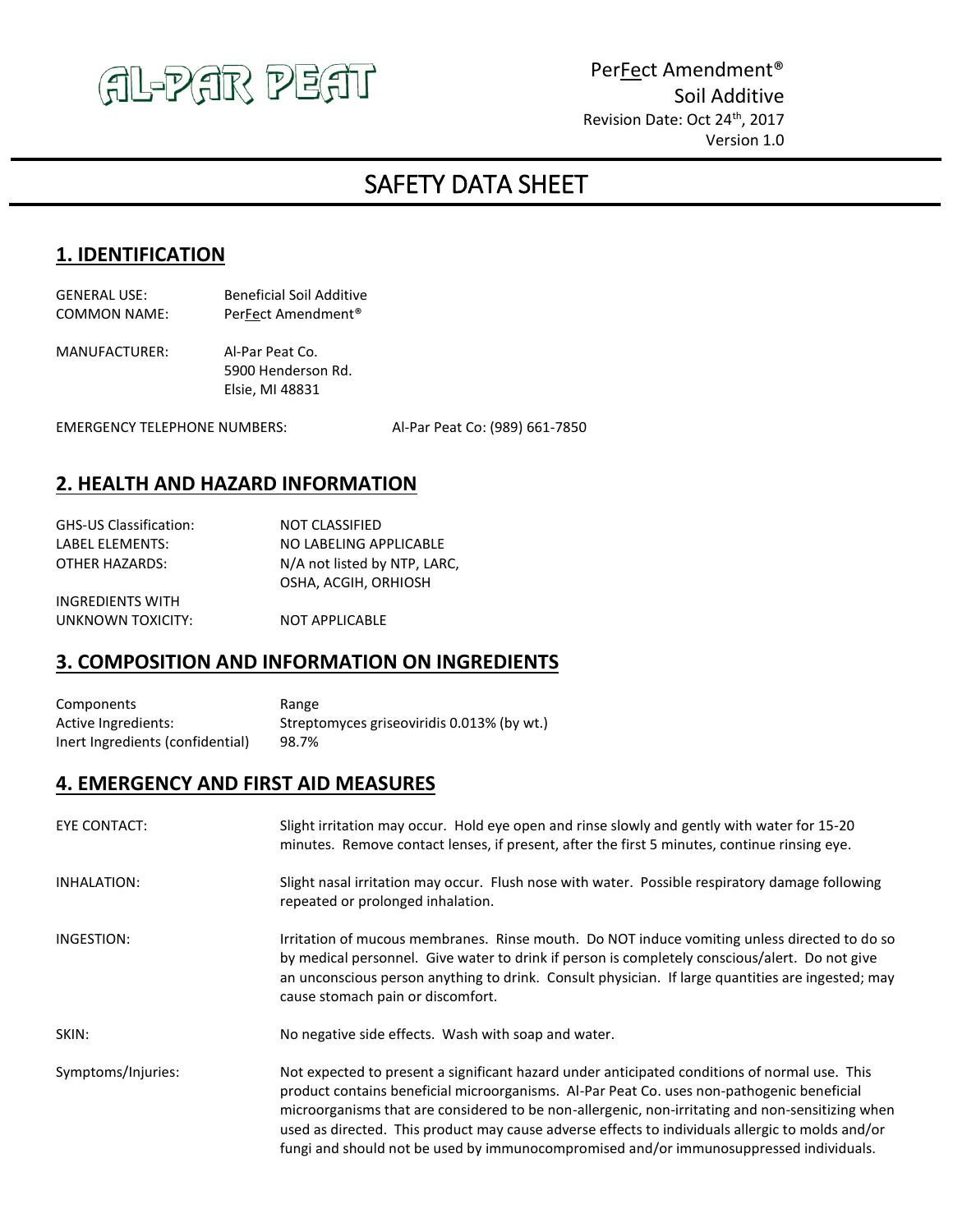# **5. FIRE AND EXPLOSION DATA**

| <b>Extinguishing Media:</b>            | Use extinguishing media appropriate for surrounding fire. Foam, dry powder, carbon dioxide,<br>water spray, and/or sand.                    |
|----------------------------------------|---------------------------------------------------------------------------------------------------------------------------------------------|
| Special Hazards:                       | Not considered a fire hazard.<br>Not considered an explosion hazard. However, void static electricity discharges.                           |
| Fire Extinguishing Media:              | Use water spray or fog for cooling exposed containers. CO2, or dry chemicals may be used.                                                   |
| Protective equipment for firefighters: | As with any fire, wear self-contained breathing apparatus pressure-demand,<br>MSHA/NIOSH (approved or equivalent) and full protective gear. |
| Precautions:                           | No precautions are necessary under normal conditions of use. As with any dust avoid high<br>concentrations.                                 |

# **6. ACCIDENTAL RELEASE MEASURES**

Personal Precautions, protective equipment and emergency procedures:

Take all additional action necessary to prevent and remedy the adverse effects of the spill.

Environmental precautions:

In case of spill, collect material immediately. This product should be prevented from entering bodies of water such as sewers and public waters. Notify authorities if liquid enters sewers or public waters.

Methods and material for containment and cleaning:

On land, sweep or shovel into suitable containers. Minimize generation of dust. Store away from other materials. Collect all waste in suitable and isolated containers and dispose according to local legislation. Reside may be washed down with water.

# **7. HANDLING AND STORAGE**

| Precautions for safe handling: | Wash hands and other exposed areas with mild soap and water before eating, drinking, smoking,<br>chewing gum, or using the toilet. Avoid dust formation. Provide adequate ventilation. Avoid<br>contact with eyes, skin, and clothing. Avoid breathing dust if formed.          |
|--------------------------------|---------------------------------------------------------------------------------------------------------------------------------------------------------------------------------------------------------------------------------------------------------------------------------|
| Hygiene measures:              | Wash hands thoroughly after handling. Handle in accordance with good industrial hygiene and<br>safety practices.                                                                                                                                                                |
| Storage:                       | Preferable storage is in the original container in a cool, well ventilated place away from direct<br>sunlight and heat sources, extremely high or low temperatures. However, the product may be<br>stored in all types of containers made of various materials of construction. |
|                                | Keep away from food, drink, and animal feeding areas. Store at room temperature. Keep<br>container tightly closed.                                                                                                                                                              |
| Incompatible material:         | Avoid contact with strong oxidizing agents, acids, bases, reducing agents, disinfectants,<br>fungicides, and/or biocides may inactivate.                                                                                                                                        |

# **8. EXPOSURE CONTROLS, PERSONAL PROTECTION**

| Personal Protective Equipment: | Avoid all unnecessary exposure. Normal industrial protection gear is suggested, but not limited<br>to: goggles or safety glasses, gloves, dust masks, and protective clothing. |
|--------------------------------|--------------------------------------------------------------------------------------------------------------------------------------------------------------------------------|
| Hand Protection:               | Though not necessary, protective gloves may be worn.                                                                                                                           |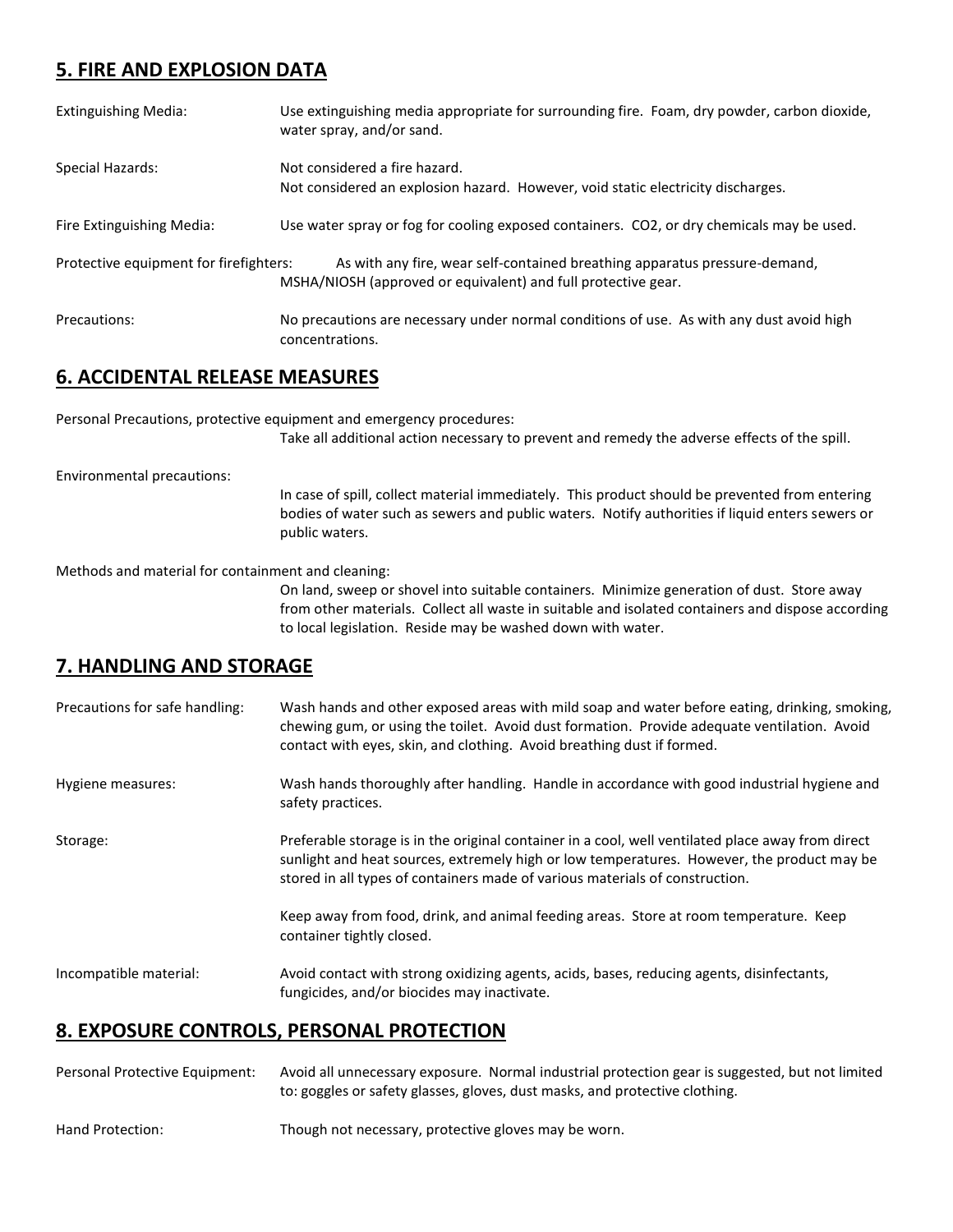| Eyes and Face: | Though not necessary, safety glasses may be worn.                                                                                                                            |
|----------------|------------------------------------------------------------------------------------------------------------------------------------------------------------------------------|
| Respiratory:   | No respirator is required under normal conditions of use. Where exposure through inhalation<br>may occur from use, approved respiratory protection equipment is recommended. |
| Skin:          | Though not necessary, protective gloves and suitable protective clothing may be worn.                                                                                        |
| Other:         | Do not eat, drink, or smoke while using.                                                                                                                                     |

### **9. PHYSICAL AND CHEMICAL PROPERTIES**

| Appearance:                  | Dark brown/red powder           |
|------------------------------|---------------------------------|
| Color:                       | Dark brown/red, chocolate brown |
| Odor:                        | slight odor of rich soil        |
| pH:                          | 8.3                             |
| Melting Point (degC):        | N/A                             |
| Freezing Point (degC):       | N/A                             |
| Boiling Point (degC):        | N/A                             |
| <b>Evaporation Rate:</b>     | N/A                             |
| Flammability (solid, gas):   | N/A                             |
| Explosive Limits:            | N/A                             |
| <b>Explosive Properties:</b> | N/A                             |
| <b>Oxidizing Properties:</b> | N/A                             |
| Vapor Pressure:              | N/A                             |
| <b>Bulk Density:</b>         | 5.5                             |
| Solubility in H2O:           | 100% soluble                    |

# **10. STABILTITY AND REACTIVITY**

| Reactivity:                       | <b>Stable</b>                                                                                   |
|-----------------------------------|-------------------------------------------------------------------------------------------------|
| <b>Chemical Stability:</b>        | Stable under normal recommended storage and handling conditions.                                |
|                                   | Possibility of hazardous reactions: Hazardous polymerization will not occur.                    |
| Conditions to avoid:              | Direct sunlight. Extremely high or low temperatures. Heat sources. Incompatible materials.      |
| Incompatible materials:           | Acids, bases, oxidizing agents, reducing agents, disinfectants, fungicides, and/or biocides may |
|                                   | inactivate.                                                                                     |
| Hazardous decomposition products: | Thermal decomposition generates: Fume. Carbon monoxide. Carbon dioxide.                         |
|                                   | Hydrocarbons.                                                                                   |

# **11. TOXICOLOGY INFORMATION**

Active ingredient is practically non-toxic, non-allergenic and non-pathogenic to mammals. Pre-existing medical conditions should not be aggravated by exposure. Repeated exposure to high concentrations of microbial proteins can cause allergic sensitization.

# **12. ECOLOGICAL INFORMATION**

Active ingredient is practically non-toxic, non-allergenic and non-pathogenic to fish, non-target insects, non-target plants and freshwater invertebrates.

Other information: Avoid release to the environment. For terrestrial uses. Do not apply directly to water, or to areas where surface water is present or to intertidal areas below the mean high water mark. Do not contaminate water when cleaning equipment or disposing of equipment wash waters or rinsate.

# **13. DISPOSAL CONSIDERATIONS**

Waste disposal recommendations: Dispose in a safe manner in accordance with local/national regulations. To avoid wastes, use all material in this container by application according to label directions. If wastes cannot be